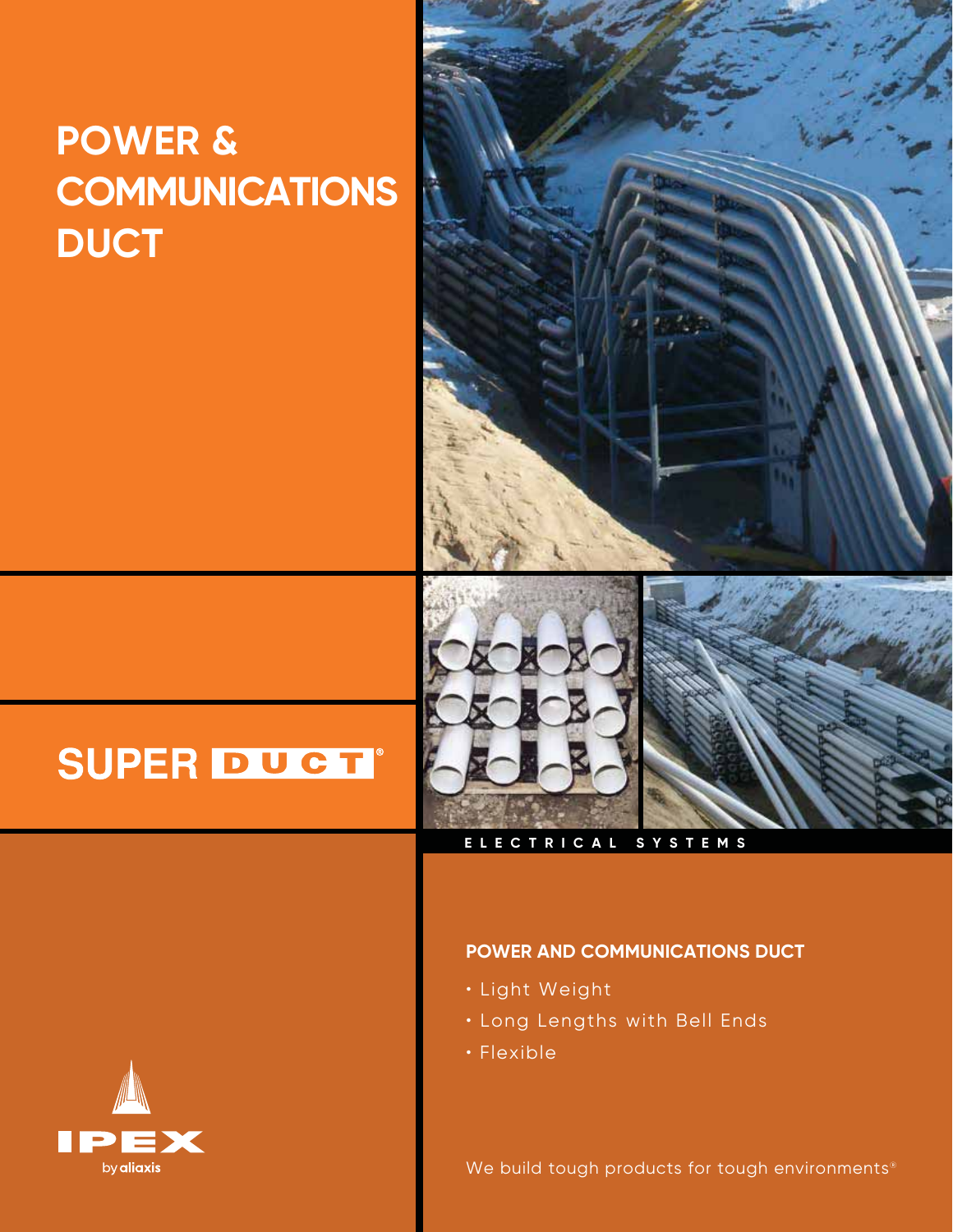# SUPER DUCT POWER AND COMMUNICATION

# **THE PREMIER DUCTING in the market**

The premier ducting product on the market, IPEX Super Duct® is specifically engineered and quality manufactured to deliver the high-impact and crush strength demanded by today's

utility companies, for underground ducting applications.

Made from a specially formulated compound, Super Duct can withstand high physical loads, while providing the natural flexibility for field bending to accommodate minor changes in

> elevation or direction. And Super Duct's smooth bore makes cable pulling easier.

Available in trade sizes from 2" to 6" and supplied in 10' or 20' lengths, Super Duct is bell ended for easy assembly in the field using IPEX solvent cement or polyethylene push-fit couplings. Super Duct conforms to the requirements of CSA Standard C22.2 No. 211.1 for encasement in concrete and direct burial.

#### **SUPER DUCT DIMENSIONS**

| <b>Dimension</b> |     |       | <b>Minimum ID</b> |      | <b>Nominal Wall</b> |       | <b>Average OD</b> |
|------------------|-----|-------|-------------------|------|---------------------|-------|-------------------|
| in               | mm  | in    | mm                | in   | mm                  | in    | mm                |
| $\mathcal{P}$    | 50  | 2.001 | 50.83             | .082 | 2.08                | 2.250 | 57.15             |
| 3                | 75  | 3.000 | 76.20             | .097 | 2.46                | 3.250 | 82.55             |
| $3 - 1/2$        | 90  | 3.480 | 88.39             | .109 | 2.77                | 3.730 | 94.74             |
| 4                | 100 | 3.941 | 100.10            | .120 | 3.05                | 4.216 | 107.09            |
| 5                | 125 | 4974  | 126.34            | .153 | 3.89                | 5.299 | 134.60            |
| 6                | 150 | 5.896 | 149.76            | .180 | 4.57                | 6.275 | 159.39            |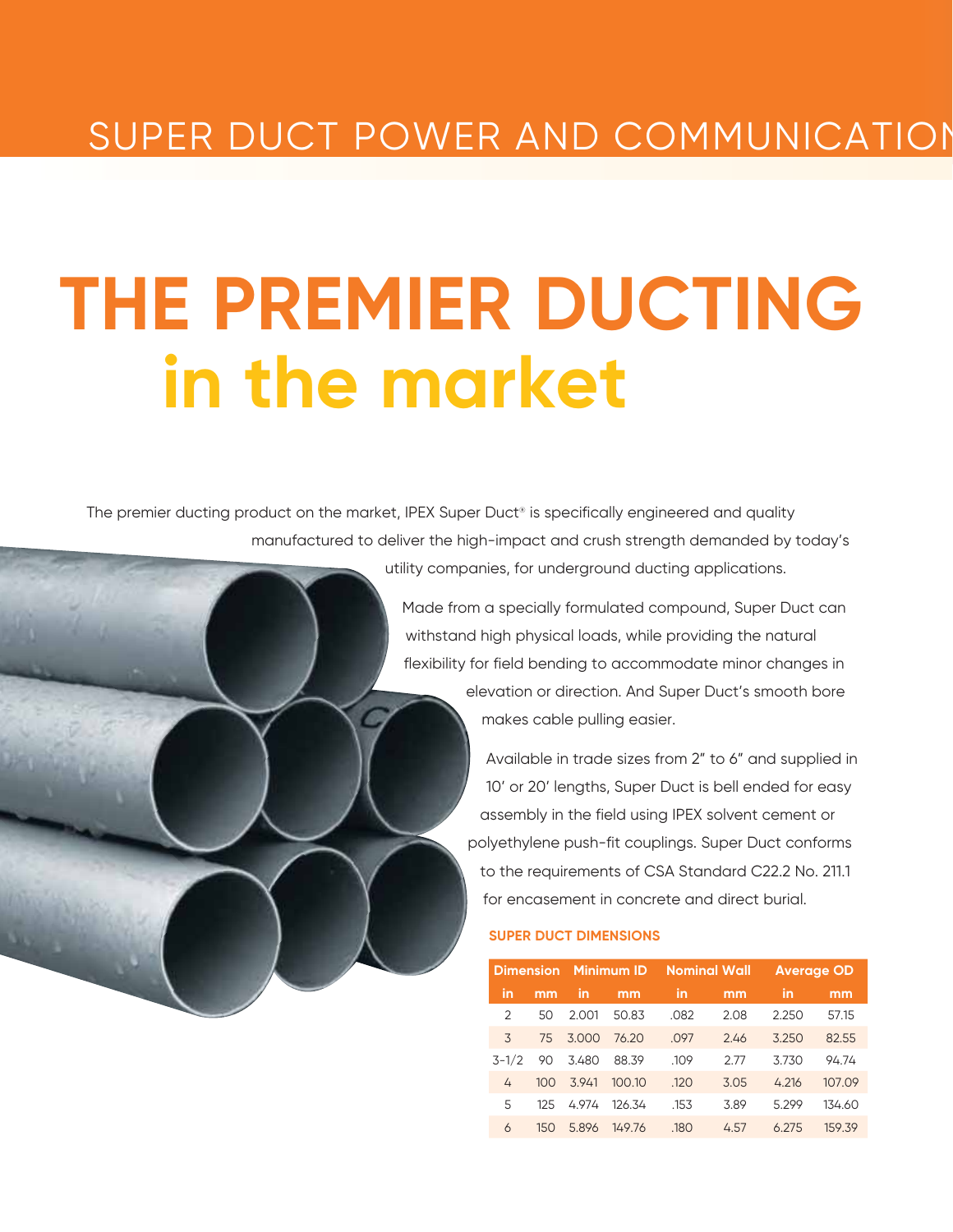# **VS DUCT**

# **MARKETS**

- 
- UTILITIES COMMUNICATIONS
- **TELECOM CABLE**
- HOSPITALS / MEDICAL COMPLEXES
- COMMERCIAL BUILDINGS

# **ADVANTAGES**

# **LIGHT WEIGHT**

Super Duct is easy to carry and install, reducing labour requirements and costs.

# **LONG LENGTHS**

Super Duct is available in 10' (3m) and 20' (6.1m) lengths, minimizing the number of connections needed.

# **BELL ENDS**

Super Duct is bell-ended, allowing for easy assembly in the field.

### **HIGH COMPRESSIVE STRENGTH**

Super Duct's specially formulated compound is designed to withstand high loads.

# **LOW COEFFICIENT OF FRICTION**

The smooth bore of Super Duct facilitates cable pulling and eliminates costly cable damage.

### **QUALITY CONTROL**

Stringent, continuous testing ensures that Super Duct is a consistently high quality product.

### **FIELD BENDING**

The natural flexibility of IPEX Super Duct allows field bending, to accommodate minor changes in elevation or direction.

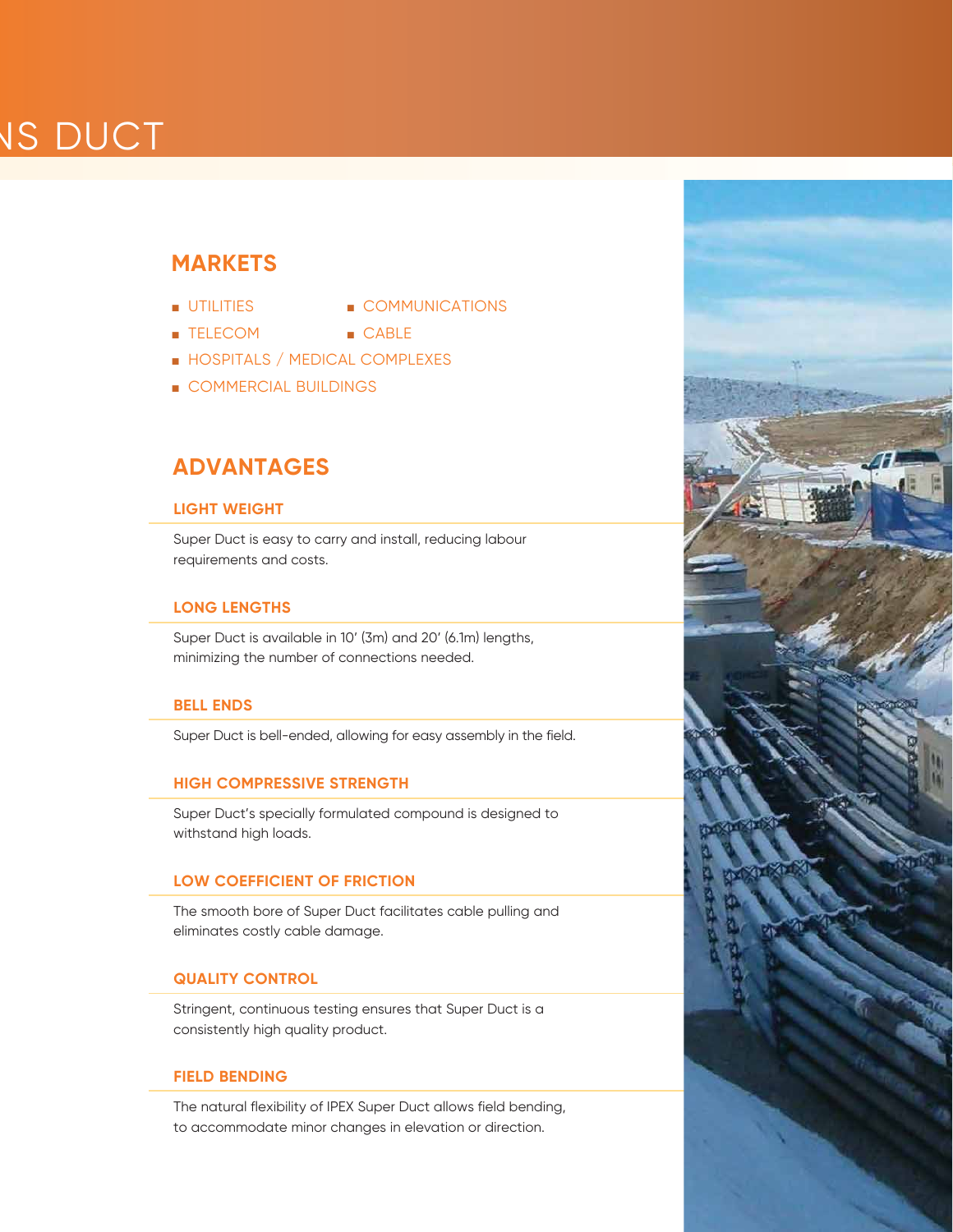# PRODUCT CATALOGUE

# **SUPER DUCT PIPE**

### **CSA Type II – 10' Length Belled**

| <b>Dimension</b><br>(in) | <b>Product Code</b> | <b>Product Code</b><br><b>B.C.</b> | Ft/Crate                               | $W$ eight $/$<br>$100'$ (lbs) |
|--------------------------|---------------------|------------------------------------|----------------------------------------|-------------------------------|
| $\overline{2}$           | 008220              | *008225                            | 2,460                                  | 33.7                          |
| 3                        | 008230              | *008233                            | 1,120                                  | 61.2                          |
| $3 - 1/2$                | 008235              | *008235                            | 810                                    | 77.3                          |
| 4                        | 008240              | *008244                            | 630                                    | 99.2                          |
| 5                        | 008250              | *008253                            | 430                                    | 159.6                         |
| 6                        | 008260              | *008263                            | 280                                    | 226.6                         |
|                          |                     |                                    | * $Drackust$ Cades are for $D$ C apply |                               |

\*Product Codes are for B.C. only.

### **CSA Type II – 20' Length Belled**

| 2         | 008221 | *008226 | 4,920 | 33.7  |
|-----------|--------|---------|-------|-------|
| 3         | 008231 | *008234 | 2,240 | 61.2  |
| $3 - 1/2$ | 008236 | *008236 | 1,620 | 77.3  |
| 4         | 008241 | *008245 | 1,260 | 99.2  |
| 5         | 008251 | *008254 | 860   | 159.6 |
| 6         | 008261 | *008264 | 560   | 226.6 |

\*Product Codes are for B.C. only.

#### **CSA Type II – Split Duct**

| Dimension (in) | <b>Product Code</b> | Ft/Crate | Weight/100' (lbs) |
|----------------|---------------------|----------|-------------------|
| $\mathcal{P}$  | 008222              | 2,460    | 33.7              |
| 3              | 008232              | 1,120    | 61.2              |
| $3 - 1/2$      | 008237              | 810      | 77.3              |
| 4              | 008242              | 630      | 99.2              |
| 5              | 008252              | 430      | 159.6             |
| 6              | 008262              | 280      | 226.6             |

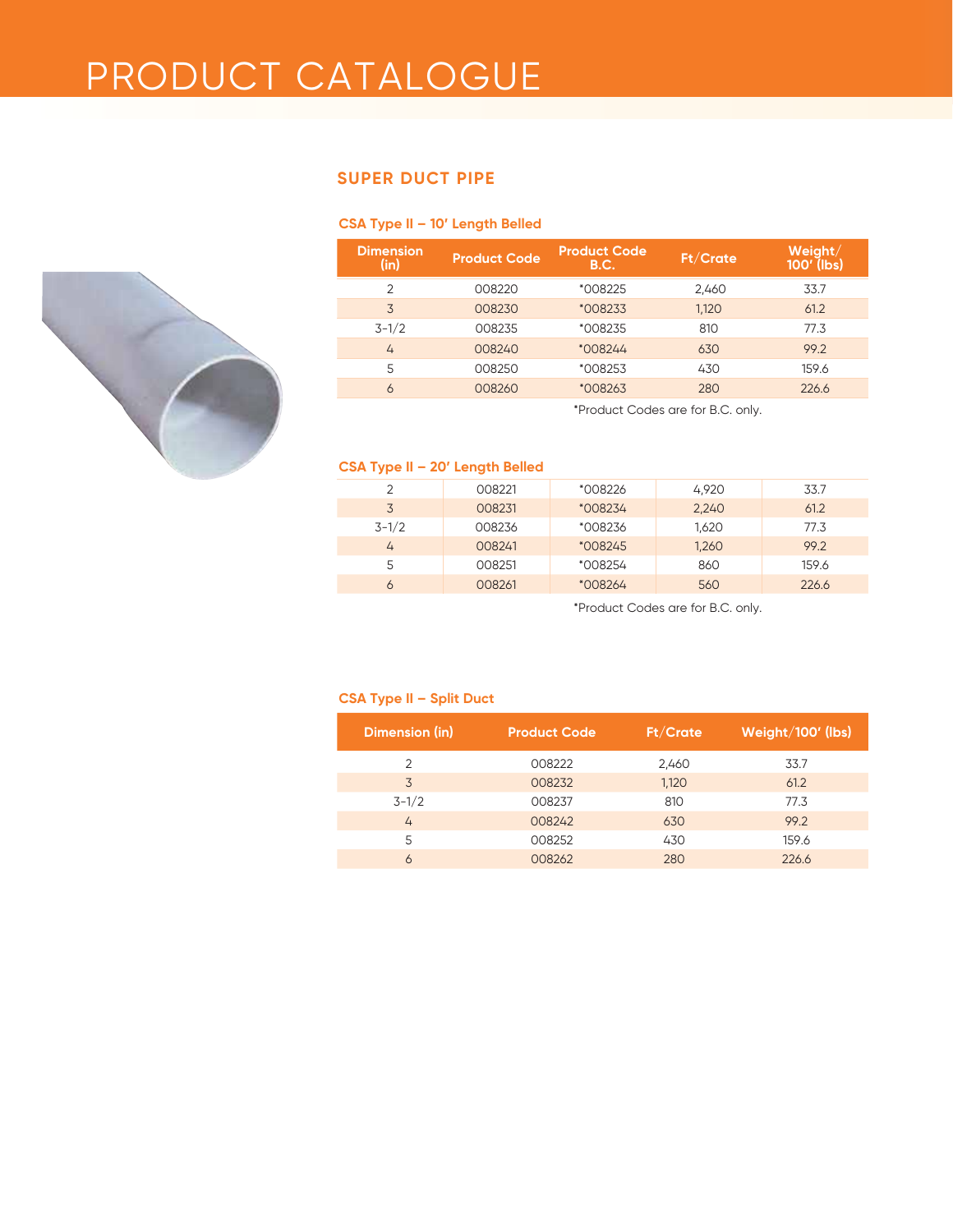# **SUPER DUCT FITTINGS**

### **90° Long Sweep Bend**

| Size (inches)         | <b>Part Number</b> | <b>Product Code</b> | <b>Product Code Prairies</b> |
|-----------------------|--------------------|---------------------|------------------------------|
| $2 \times 24 R$       | 902024             | 029091              | *129091                      |
| $2 \times 36 R$       | 902036             | 029092              | *129092                      |
| $2 \times 60 R$       | 902060             | 029036              | *129036                      |
| $3 \times 24 R$       | 903024             | 029055              | *129055                      |
| 3 x 36 R              | 903036             | 029093              | *129093                      |
| $3 \times 60 R$       | 903060             | 029134              | *129134                      |
| $3 - 1/2 \times 24$ R | 903524             | 029123              | *129123                      |
| $3 - 1/2 \times 36$ R | 903536             | 029094              | *129094                      |
| $3 - 1/2 \times 60 R$ | 903560             | 029135              | *129135                      |
| $4 \times 24 R$       | 904024             | 029047              | *129047                      |
| $4 \times 36 R$       | 904036             | 029095              | *129095                      |
| $4 \times 60 R$       | 904060             | 029096              | *129096                      |
| $5 \times 42 R$       | 905042             | 029097              | *129097                      |
| $5 \times 60 R$       | 905060             | 029037              | *129037                      |
| $6 \times 60$ R       | 906060             | 029098              | *129098                      |

\*Product Codes are for the Prairie Provinces only.

### **45° Long Sweep Bend**

| $2 \times 24 R$       | 452024 | 029111 | *129111 |
|-----------------------|--------|--------|---------|
| $2 \times 36 R$       | 452036 | 029112 | *129112 |
| $3 \times 24$ R       | 453024 | 029082 | *129082 |
| $3 \times 36 R$       | 453036 | 029113 | *129113 |
| $3 - 1/2 \times 36 R$ | 453536 | 029114 | *129114 |
| $4 \times 24 R$       | 454024 | 029128 | *129128 |
| $4 \times 36 R$       | 454036 | 029115 | *129115 |
| $4 \times 60 R$       | 454060 | 029116 | *129116 |
| $5 \times 42 R$       | 455042 | 029117 | *129117 |
| $6 \times 60$ R       | 456060 | 029118 | *129118 |

\*Product Codes are for the Prairie Provinces only.

#### **22 1/2° Long Sweep Bend**

| $3 \times 36$ R | 223036 | 029085 | *129085 |
|-----------------|--------|--------|---------|
| $4 \times 36 R$ | 224036 | 029204 | *129204 |
| $5 \times 42 R$ | 225042 | 029249 | *129249 |

\*Product Codes are for the Prairie Provinces only. Note: Special radius bends are available upon request.

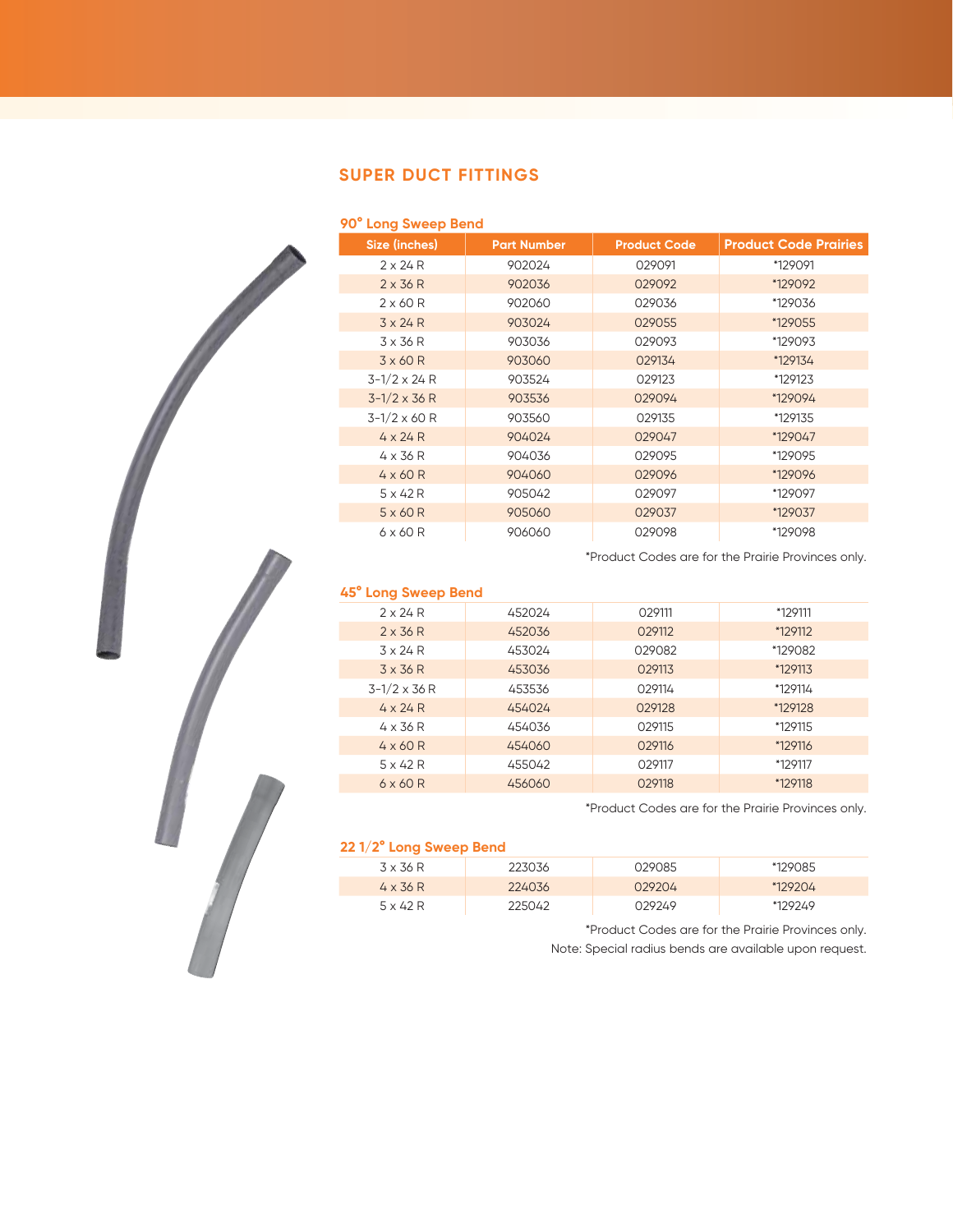# PRODUCT CATALOGUE

# **SUPER DUCT FITTINGS**

# **PVC Coupling - Solvent Weld**



| Size (inches)  | <b>Part Number</b> | <b>Product Code</b> |
|----------------|--------------------|---------------------|
| $\overline{2}$ | <b>SWC020</b>      | 029001              |
| $2$ (long)     | SWC020L            | 029009              |
| 3              | SWC030             | 029002              |
| $3 - 1/2$      | <b>SWC035</b>      | 029003              |
| 4              | SWC040             | 029004              |
| 5              | <b>SWC050</b>      | 029005              |
| 6              | <b>SWC060</b>      | 029006              |

#### **Polyethylene Coupling – Push Fit\***



| $1.11$ and $1.11$ and $1.11$ and $1.11$ and $1.11$ and $1.11$ and $1.11$ and $1.11$ and $1.11$ and $1.11$ and $1.11$ and $1.11$ and $1.11$ and $1.11$ and $1.11$ and $1.11$ and $1.11$ and $1.11$ and $1.11$ and $1.11$ and |               |        |  |  |  |
|-----------------------------------------------------------------------------------------------------------------------------------------------------------------------------------------------------------------------------|---------------|--------|--|--|--|
|                                                                                                                                                                                                                             | PFC020        | 029011 |  |  |  |
| 3                                                                                                                                                                                                                           | <b>PFC030</b> | 029012 |  |  |  |
| $3 - 1/2$                                                                                                                                                                                                                   | <b>PFC035</b> | 029013 |  |  |  |
| 4                                                                                                                                                                                                                           | <b>PFC040</b> | 029014 |  |  |  |
| 5                                                                                                                                                                                                                           | PFC050        | 029015 |  |  |  |
|                                                                                                                                                                                                                             | <b>PFC060</b> | 029016 |  |  |  |

\* Suitable for concrete-encased applications only

#### **PVC 5° Coupling – Solvent Weld**

|           | 5ACS20        | 029041 |
|-----------|---------------|--------|
| 3         | <b>5ACS30</b> | 029042 |
| $3 - 1/2$ | <b>5ACS35</b> | 029043 |
| 4         | <b>5ACS40</b> | 029044 |
|           | 5ACS50        | 029045 |
|           | <b>5ACS60</b> | 029046 |

#### **Polyethylene 5° Coupling – Push Fit\***

|           | SAPF20 | 029020 |
|-----------|--------|--------|
| 3         | 5APF30 | 029030 |
| $3 - 1/2$ | 5APF35 | 029502 |
| 4         | 5APF40 | 029998 |
| 5         | 5APF50 | 029050 |

\* Suitable for concrete-encased applications only

### **Reducer Coupling – Solvent Weld**

| $3 \times 2$       | RC3020        | 029021 |
|--------------------|---------------|--------|
| $3 - 1/2 \times 2$ | <b>RC3520</b> | 029039 |
| $3 - 1/2 \times 3$ | RC3530        | 029022 |
| $4 \times 2$       | RC4020        | 029023 |
| $4 \times 3$       | RC4030        | 029024 |
| $4 \times 3 - 1/2$ | RC4035        | 029025 |
| $5 \times 4$       | RC5040        | 029026 |
| 6x4                | RC6040        | 029027 |
|                    |               |        |



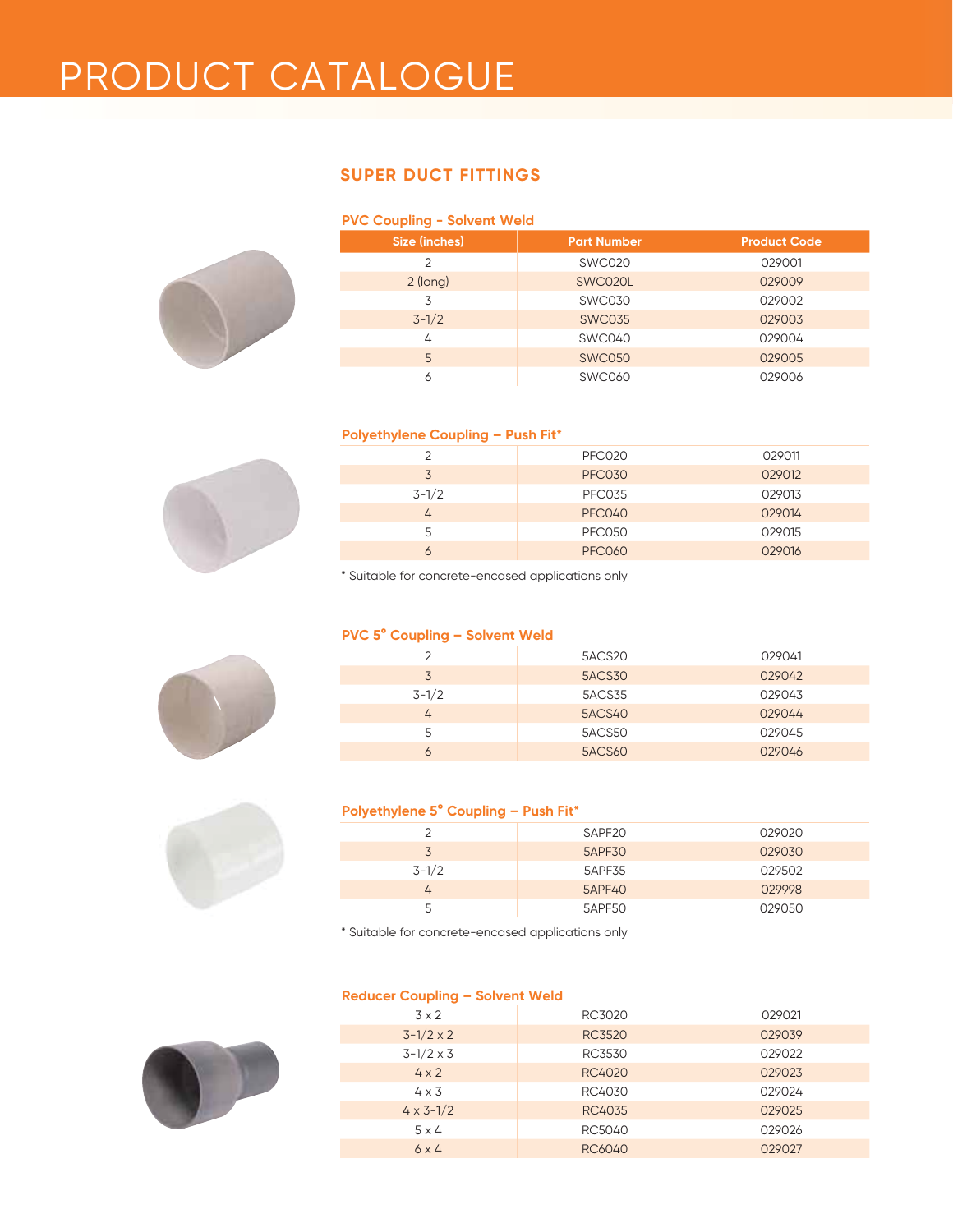# **SUPER DUCT FITTINGS**

#### **Split Wye – Solvent Weld**



#### **PVC Bell Ends**





#### **Terminator with Knock-Out Plugs**

|                | TERM30  | 029826 |
|----------------|---------|--------|
| 31/2           | TERM35  | 029523 |
| 4 (with holes) | TERM40H | 029822 |
| 4 (no holes)   | TERM40W | 029827 |

#### **Cap – Solvent Weld**

|           | SWCA <sub>20</sub> | 029071 |
|-----------|--------------------|--------|
| 3         | SWCA30             | 029072 |
| $3 - 1/2$ | SWCA35             | 029073 |
|           | SWCA40             | 029074 |
|           | SWCA50             | 029075 |
|           | SWCA60             | 029076 |



#### **Expansion Joint**

| __        |        |        |
|-----------|--------|--------|
|           | EXPJ20 | 029151 |
| $\sim$    | EXPJ30 | 029152 |
| $3 - 1/2$ | EXPJ35 | 029153 |
|           | EXPJ40 | 029154 |

### **Tapered Plug**



| --------------- |                    |        |
|-----------------|--------------------|--------|
|                 | PLUG <sub>20</sub> | 029131 |
| 3               | PLUG30             | 029132 |
| $3 - 1/2$       | PLUG35             | 029133 |
| 4               | PLUG40             | 029078 |
| 5               | PLUG50             | 029079 |
| 6               | PLUG60             | 029136 |
|                 |                    |        |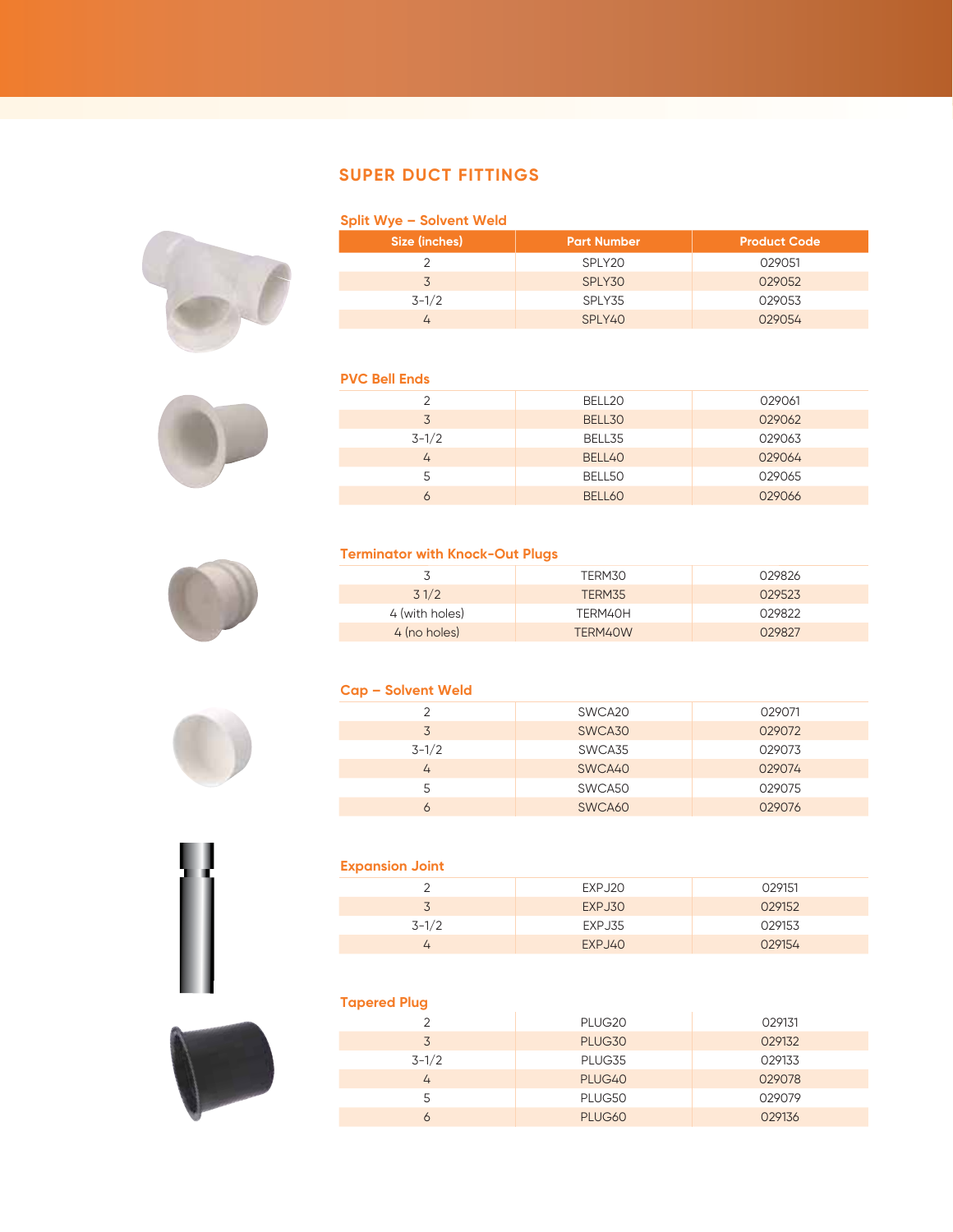# PRODUCT CATALOGUE

# **SUPER DUCT FITTINGS**



| <b>Universal Pipe Plug</b> |                    |                     |  |  |  |  |
|----------------------------|--------------------|---------------------|--|--|--|--|
| Size (inches)              | <b>Part Number</b> | <b>Product Code</b> |  |  |  |  |
| $2 & 2 - 1/2$              | UPP35              | 029386              |  |  |  |  |
| $3 & 3 - 1/2$              | UPP45              | 029387              |  |  |  |  |
| 4                          | <b>UPP55</b>       | 029388              |  |  |  |  |
| 5                          | UPP60              | 029389              |  |  |  |  |
| Α                          | UPP65              | 029390              |  |  |  |  |

#### **Female Adapter**



| .             |        |        |
|---------------|--------|--------|
| $\mathcal{P}$ | FEMA20 | 029141 |
| 3             | FEMA30 | 029142 |
| $3 - 1/2$     | FEMA35 | 029143 |
| 4             | FEMA40 | 029144 |
| 5             | FEMA50 | 029145 |
| 6             | FEMA60 | 029146 |
|               |        |        |



#### **Reducing Adapter Coupling – Duct to PVC Conduit**

| 3 x 2        | ARIG3020 | 029191 |
|--------------|----------|--------|
| $4 \times 2$ | ARIG4020 | 029192 |
| $4 \times 3$ | ARIG4030 | 029187 |

#### **PVC Adapter Coupling – Asbestos Cement or Bituminous Fibre**

| s = 1 | ----            | 120163 |
|-------|-----------------|--------|
|       | $\Lambda$ CERAC |        |

# **Conduit to Duct Adapte**



| Conduit to Duct Addpter |         |        |  |  |  |  |
|-------------------------|---------|--------|--|--|--|--|
| $\mathcal{P}$           | ARIG20  | 029181 |  |  |  |  |
| $2$ (long)              | ARIG20L | 029188 |  |  |  |  |
| 3                       | ARIG30  | 029182 |  |  |  |  |
| $3 - 1/2$               | ARIG35  | 029183 |  |  |  |  |
| 4                       | ARIG40  | 029184 |  |  |  |  |
| 5                       | ARIG50  | 029185 |  |  |  |  |
| 6                       | ARIG60  | 029186 |  |  |  |  |

Note: Duct to RTRC Conduit Adapters are available on request.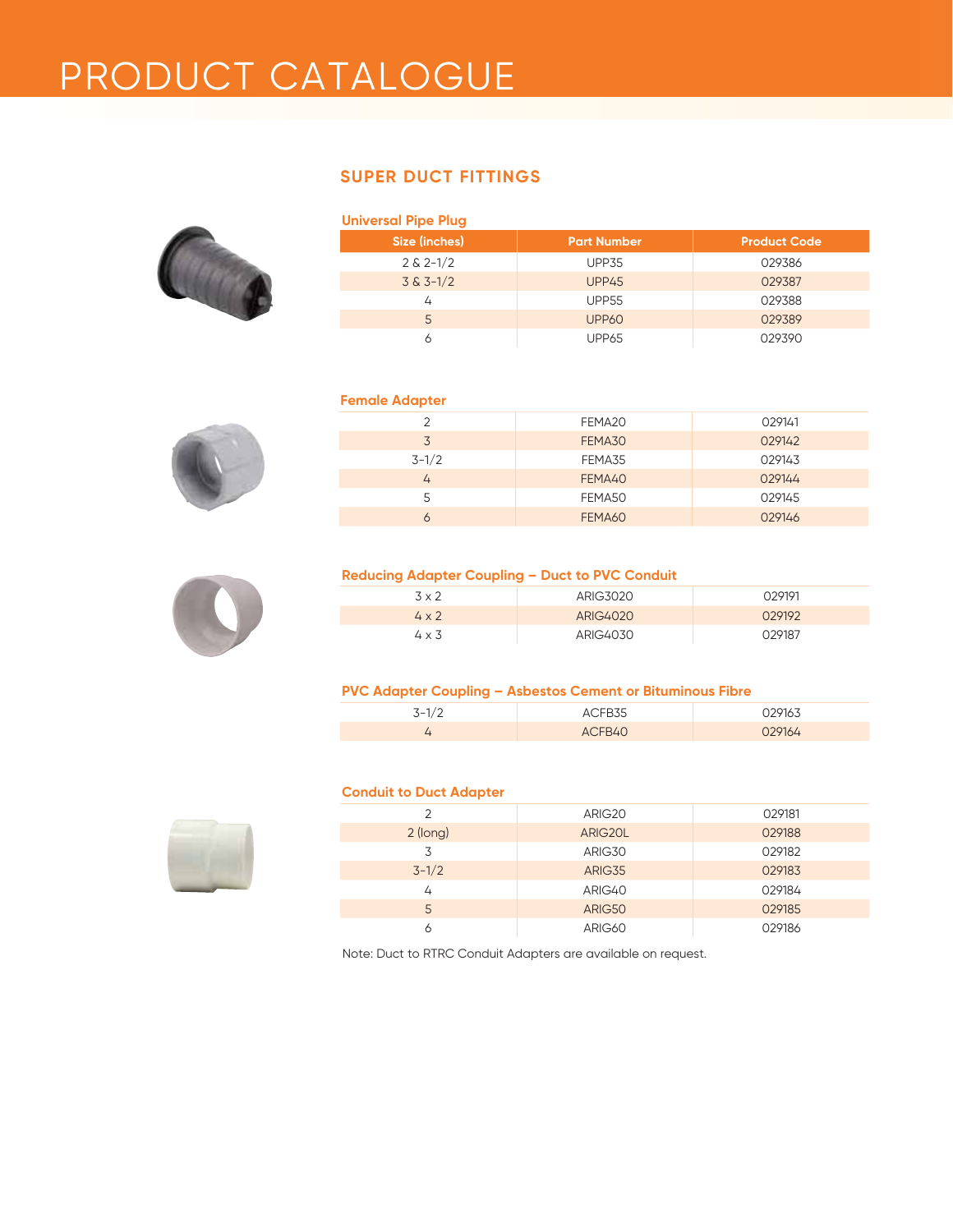# SUGGESTED SPECIFICATIONS

#### **Product**

Duct shall be IPEX Super Duct or approved equal. Duct, fittings, Monobloc spacers and solvent cement shall be provided by the same manufacturer to assure system integrity.

The duct is to be secured mechanically with IPEX Monobloc or vertical lock spacers to prevent disturbance to the alignment during installation.

# **Identification**

Duct shall be identified for type and manufacturer and shall be traceable to plant location, date, shift and machine of manufacture. The markings shall be legible and permanent.

# **Material**

Duct for use in underground, encased or direct burial applications shall be made from PVC compound that includes inert modifiers to give high modulus of elasticity, improved weatherability and deflection characteristics.

#### **Standards**

Type DB-2 Super Duct and Solvent Cement Fittings as manufactured by IPEX Inc. shall be used for direct burial and/or concrete encased applications. The duct and fittings must be certified to CSA Standard C22.2 No. 211.1 and be installed in accordance with the Canadian Electrical Code Part 1, Rule 12-1150 through 12-1166. Polyethylene push-fit couplings are only to be used in concrete-encased application.

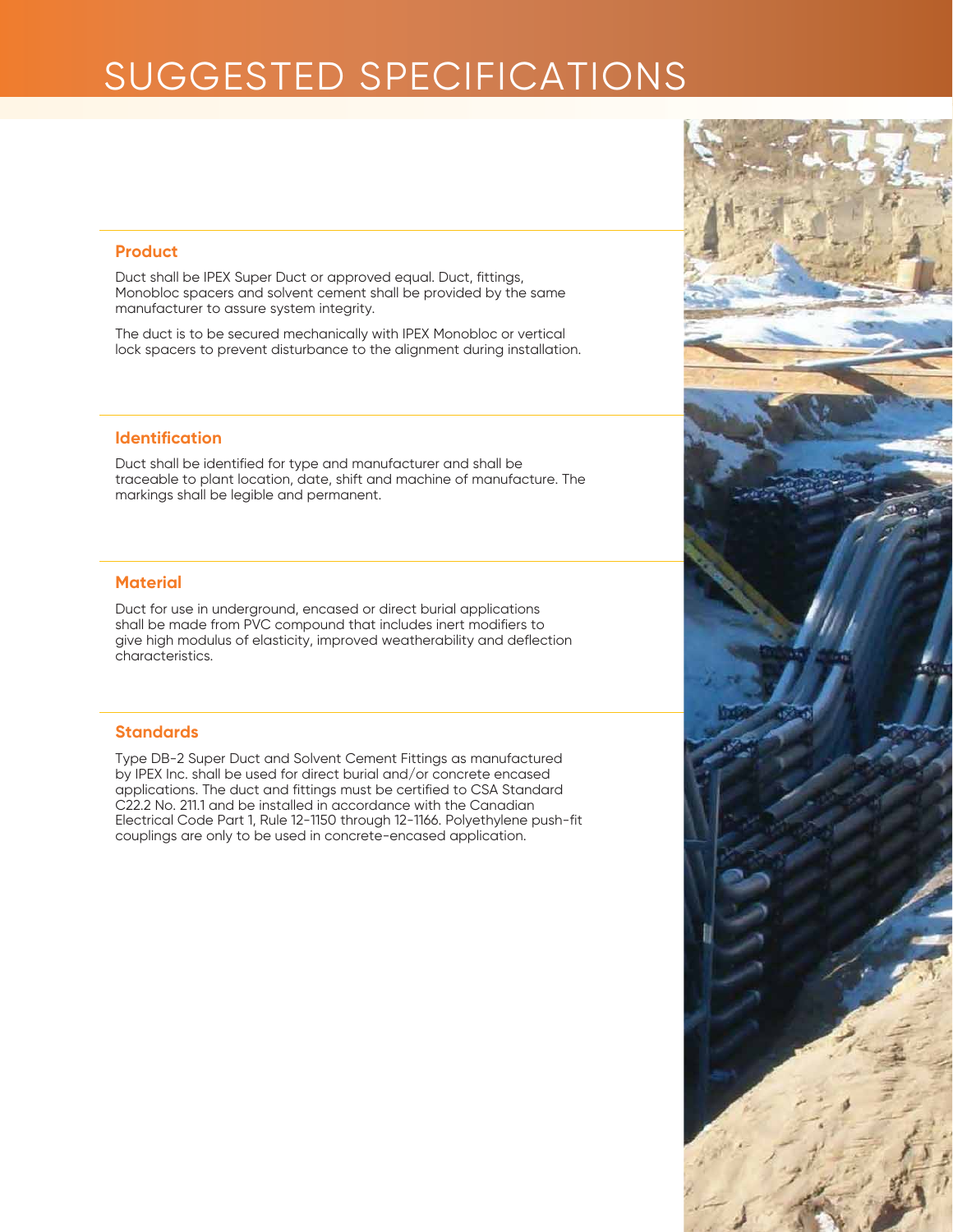# **% DEFLECTION OF IPEX SUPER DUCT IN DIRECT BURY SUPER DUCT (TYPE DB-2) APPLICATIONS SUBJECTED TO CAN/CSA S6-06 MAX. WHEEL LOAD OF 87.5 KN DESCRIPTION CONSUMING THE SERVICE OF A REFERENCE AND REFERENCE ASSESSMENT REFERENCE**

| Embedment          |                | Dia.           | <b>Cover in Feet</b>    |     |         |                |                |                |     |                |         |
|--------------------|----------------|----------------|-------------------------|-----|---------|----------------|----------------|----------------|-----|----------------|---------|
| Material           | <b>Density</b> | (in)           | $\overline{\mathbf{c}}$ | 3   | 4       | 5              | 6              | 7              | 8   | 9              | 10      |
| Crushed            | 90%            | 2              | 0.8                     | 0.5 | 0.4     | 0.4            | 0.4            | 0.4            | 0.4 | 0.4            | 0.4     |
| Stone              | $E' =$         | 3              | 0.8                     | 0.5 | 0.4     | 0.4            | 0.4            | 0.4            | 0.4 | 0.4            | 0.4     |
| Class I            | 3,000 psi      | 3.5            | 0.8                     | 0.5 | 0.4     | 0.4            |                | 0.4            | 0.4 | 0.4            | 0.4     |
|                    |                | 4              | 0.8                     | 0.5 | 0.4     | 0.4            | 0.4            | 0.4            | 0.4 | 0.4            | 0.4     |
|                    |                | 5              | 0.8                     | 0.5 | 0.4     | 0.4            | 0.4            | 0.4            | 0.4 | 0.4            | 0.4     |
|                    |                | 6              | 0.8                     | 0.5 | 0.4     | 0.4            | 0.4            | 0.4            | 0.4 | 0.4            | 0.4     |
| Crushed            | 90%            | $\overline{2}$ | 1.1                     | 0.7 | 0.6     | 0.6            | 0.6            | 0.6            | 0.6 | 0.5            | 0.6     |
| Stone with         | $E' =$         | 3              | 1.1                     | 0.8 | 0.6     | 0.6            | 0.6            | 0.6            | 0.6 | 0.6            | 0.6     |
| <b>Fines</b>       | 2,000 psi      | 3.5            | 1.1                     | 0.8 | 0.6     | 0.6            | 0.6            | 0.6            | 0.6 | 0.6            | 0.6     |
| Class II           |                | 4              | 1.1                     | 0.8 | 0.6     | 0.6            | 0.6            | 0.6            | 0.6 | 0.6            | 0.6     |
|                    |                | 5              | 1.1                     | 0.8 | 0.6     | 0.6            | 0.6            | 0.6            | 0.6 | 0.6            | 0.6     |
|                    |                | 6              | 1.1                     | 0.8 | 0.6     | 0.6            | 0.6            | 0.6            | 0.6 | 0.6            | 0.6     |
| Sand and           | 80%            | 2              | 2                       | 1.3 | 1.1     | 1              | 1              | 1              | 1.1 | 1              | 1.1     |
| Gravel             | $E' = 1,000$   | 3              | 2.2                     | 1.5 | 1.2     | 1.1            | 1.1            | 1.1            | 1.2 | 1.1            | 1.2     |
| Class II           | psi            | 3.5            | 2.2                     | 1.5 | $1.2\,$ | 1.1            | 1.1            | 1.1            | 1.2 | 1.1            | 1.2     |
|                    |                | 4              | 2.2                     | 1.5 | 1.2     | 1.1            | 1.1            | 1.1            | 1.2 | 1.1            | 1.2     |
|                    |                | 5              | 2.2                     | 1.5 | 1.2     | 1.1            | 1.1            | 1.1            | 1.2 | 1.1            | $1.2\,$ |
|                    |                | 6              | 2.2                     | 1.5 | 1.2     | 1.1            | 1.1            | 1.1            | 1.2 | 1.1            | 1.2     |
| Sand and           | 85%            | $\overline{2}$ | 3.3                     | 2.2 | 1.8     | 1.7            | 1.7            | 1.7            | 1.8 | 1.6            | 1.8     |
| <b>Gravel with</b> | $E' =$         | 3              | 3.9                     | 2.7 | 2.2     | $\overline{2}$ | $\overline{2}$ | $\overline{2}$ | 2.2 | $\overline{2}$ | 2.2     |
| <b>Fines</b>       | 500 psi        | 3.5            | 3.9                     | 2.7 | 2.2     | $\overline{2}$ | $\overline{2}$ | $\overline{2}$ | 2.2 | $\overline{2}$ | 2.2     |
| <b>Class III</b>   |                | 4              | 4                       | 2.7 | 2.2     | $\overline{2}$ | $\overline{2}$ | $\overline{2}$ | 2.2 | $\overline{2}$ | 2.2     |
|                    |                | 5              | 4                       | 2.7 | 2.2     | $\overline{2}$ | $\overline{2}$ | $\overline{2}$ | 2.2 | $\overline{2}$ | 2.2     |
|                    |                | 6              | 4                       | 2.7 | 2.2     | $\overline{2}$ | $\overline{2}$ | $\overline{2}$ | 2.2 | $\overline{2}$ | 2.2     |
| Silt and Clay      | 85%            | 2              | 3.8                     | 2.6 | 2.1     | 1.9            | 1.9            | 1.9            | 2.1 | 1.9            | 2.1     |
| Class IV           | $E' =$         | 3              | 4.7                     | 3.2 | 2.6     | 2.4            | 2.4            | 2.4            | 2.6 | 2.3            | 2.6     |
|                    | 400 psi        | 3.5            | 4.7                     | 3.2 | 2.6     | 2.4            | 2.4            | 2.4            | 2.6 | 2.4            | 2.6     |
|                    |                | 4              | 4.8                     | 3.2 | 2.7     | 2.5            | 2.5            | 2.5            | 2.7 | 2.4            | 2.7     |
|                    |                | 5              | 4.8                     | 3.2 | 2.7     | 2.5            | 2.5            | 2.5            | 2.7 | 2.4            | 2.7     |
|                    |                | 6              | 4.8                     | 3.2 | 2.7     | 2.5            | 2.5            | 2.5            | 2.7 | 2.4            | 2.7     |

| <b>Description</b>            | <b>CSA Requirements</b>                                                                                                         | <b>Reference</b>              |
|-------------------------------|---------------------------------------------------------------------------------------------------------------------------------|-------------------------------|
| <b>Pipe Stiffness</b><br>@ 5% | 43.5 psi<br>(300 kPa)                                                                                                           | CSA C22.2<br>No. 211.1        |
| Crush<br>Resistance           | 198 lbs. @ 73°F<br>$(90 \text{ kg} \circ 23^{\circ} \text{C})$<br>10% max. residual deflection                                  | <b>CSA C22.2</b><br>No. 211.1 |
| Impact<br>Resistance          | 45 ft. lbf @ 73°F<br>$(61J)$ @ 23 $^{\circ}$ C)<br>25 ft. lbf $\circledcirc$ 0°F<br>(34J @ -18°C)                               | CSA C22.2<br>No. 211.1        |
| Residual<br><b>Stress</b>     | $149^{\circ}F(65^{\circ}C)$<br>for 4 hours.<br>Allow to cool to<br>$73^{\circ}$ F (23 $^{\circ}$ C).<br>0.5% shrinkage allowed. | <b>CSA C22.2</b><br>No. 211.1 |
| Joint<br><b>Tightness</b>     | 5 psi (35 kPa) internal water<br>pressure applied for 24 hours.                                                                 | CSA C22.2<br>No. 211.1        |

Note: Super Duct meets or exceeds all CSA requirements.

#### **FIELD BENDING**

Field bending can accommodate minor changes in elevation or direction without the use of special sweeps or fittings. The following table indicates typical maximum offset bends that can be achieved by cold bending.

#### **ALLOWABLE OFFSET FOR SUPER DUCT**



| <b>Size</b>   |     | <b>Max Allowable</b><br><b>Offset 10' Length</b> |     |     | <b>Max Allowable</b><br><b>Offset 20' Length</b> |
|---------------|-----|--------------------------------------------------|-----|-----|--------------------------------------------------|
| in.           | mm  | in.                                              | mm  | in. | mm                                               |
| $\mathcal{P}$ | 50  | 20                                               | 508 | 79  | 2007                                             |
| 3             | 75  | 14                                               | 356 | 56  | 1422                                             |
| $3 - 1/2$     | 90  | 12                                               | 305 | 49  | 1245                                             |
| 4             | 100 | 11                                               | 279 | 4.3 | 1092                                             |
| 5             | 125 | 7                                                | 178 | 35  | 889                                              |
| 6             | 150 | 7                                                | 178 | 29  | 737                                              |
|               |     |                                                  |     |     |                                                  |

#### NOTES:

1. Axial deflection should not be attempted at the joints.

2. The above values were established for ambient temperatures above the freezing point. Increased radii may be desirable at below-freezing temperatures.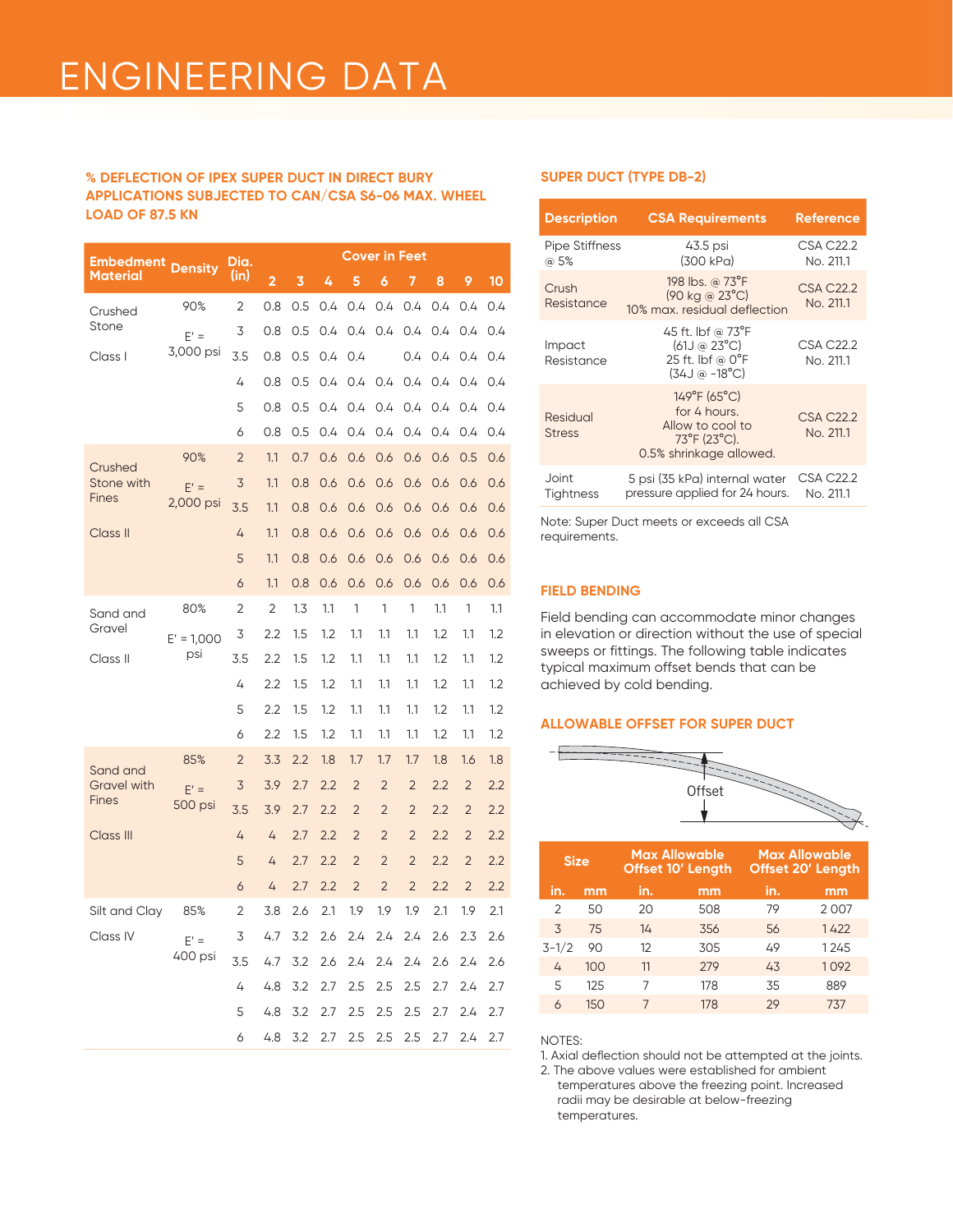#### **BENDS**

Standard 90°, 45° and 22 1/2° bends are available from sizes 2" through to 6" in 24", 36", 42" and 60" radius. All bends are supplied with 6" (15.2cm) tangents. The centre line lay length (L) can be calculated using;

|              |             | $\left(\pi \rceil x \frac{\S}{180}\right) + 2$ (tangent) |
|--------------|-------------|----------------------------------------------------------|
| Where: $\pi$ |             | 3.14                                                     |
|              |             | centre line lay length                                   |
|              |             | radius of bend                                           |
|              | ξ           | angle of bend                                            |
|              | $tangent =$ |                                                          |

Example: for a 3" 90° bend with a 36" radius calculate the lay length:

|                | $(3.14 \times 36 \times \frac{90^{\circ}}{180^{\circ}}) + 2(6)$   |
|----------------|-------------------------------------------------------------------|
|                | 69 inches                                                         |
| $L$ (metres) = | $L$ imperial = $69^{\circ}$ = 1.75m<br>$12 \times 3.281$<br>39.37 |
|                |                                                                   |



#### **STATIC FRICTION COEFFICIENT**



#### **EXPANSION AND CONTRACTION**

The following precautions should be exercised when extreme temperature variations are anticipated during the installation of IPEX Super Duct.

- 1. Allow extra duct footage at each tie-in for contraction when duct temperature is higher than soil temperature. Allow extra room for expansion if reverse condition exists.
- 2. Backfill from tie-in point toward end of duct run.

The coefficient of thermal expansion of IPEX Super Duct is  $3 \times 10^{-5}$  in./in./°F (5.4 x 10<sup>-5</sup> mm/mm/°C). These charts show the expansion that can be expected at various temperature ranges for unburied (unrestrained) duct.





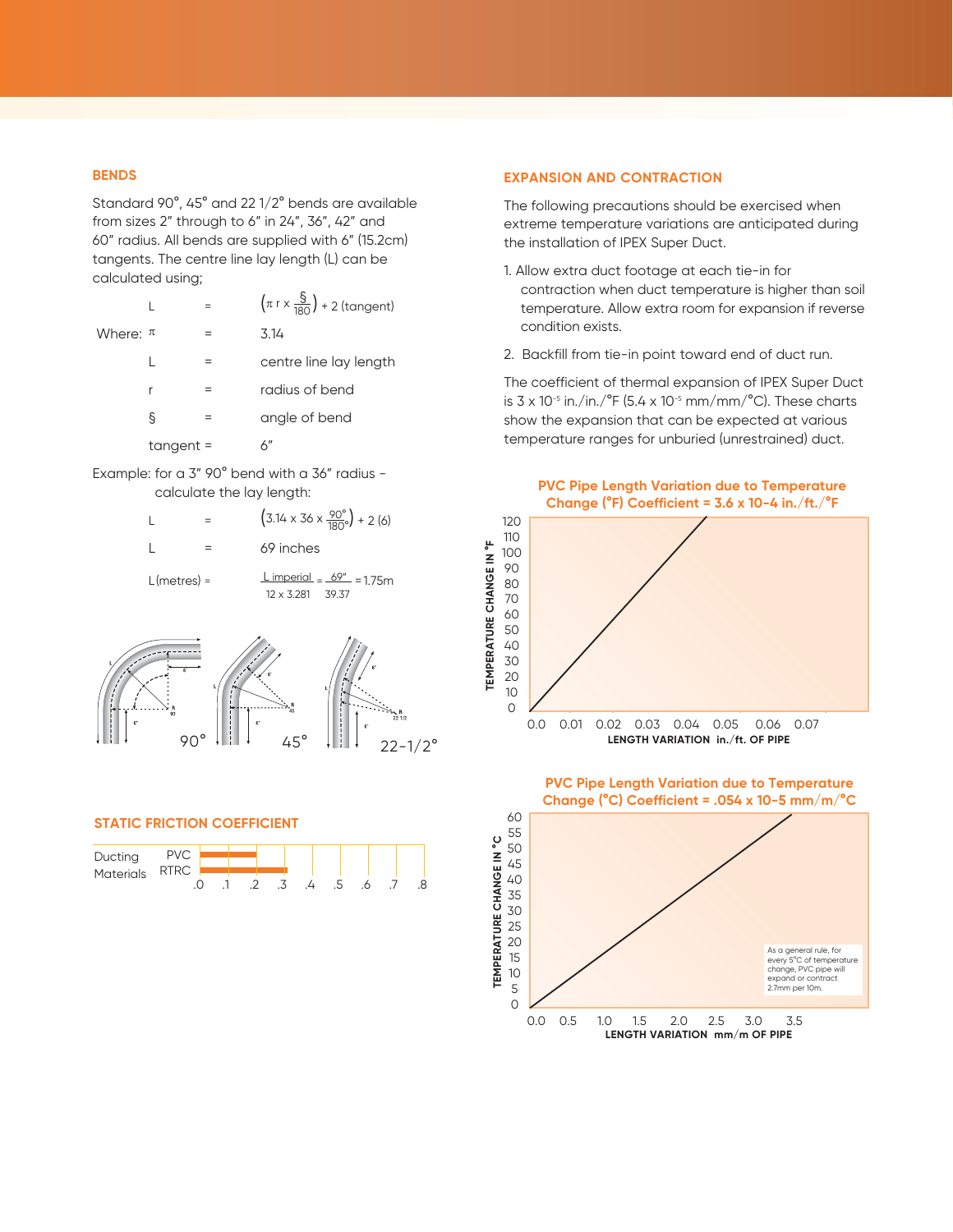# INSTALLATION

# **1**

# **CONCRETE ENCASED DUCT INSTALLATION**

For multipurpose power cable and communication duct banks, spacing between ducts is critical for optimum performance. IPEX has designed the Monobloc and Vertical Lok Spacer systems to accommodate all specification and field installations.

These light weight spacers provide the vertical and horizontal separation required in a trench.

With spacers in place on the trench bottom, lay the first tier of ducts. When using a concrete base, lay the bottom tier before the base has taken initial set. Place subsequent tiers of spacers on top of the tier until the required number of ducts are installed. Then tie the entire assembly together. It is not necessary to weight or brace the bank unless the concrete mix is very wet.

### **THE CONCRETE POUR**

Do not allow a heavy mass of concrete to fall directly onto the duct. If this is a possibility, use a plank to direct the concrete down the sides of the bank assembly to the trench bottom. The concrete will flow to the centre of the bank and rise up in the middle, uniformly filling all open spaces. Voids can be eliminated by carefully working a long, flat slicing bar or spatula up and down between the vertical rows of ducts. Concrete should then flow between and under all of the ducts.

#### **DUCT BANK ELEVATION**

Monobloc spacers should be staggered. It is recommended that spacers be located approximately one-fifth of duct length from each end. Vertical Lok spacers should be located to a maximum of every 5.5 ft. (1.7m).

# **BACKFILLING**

Backfill with regular excavated soil after the concrete has set.



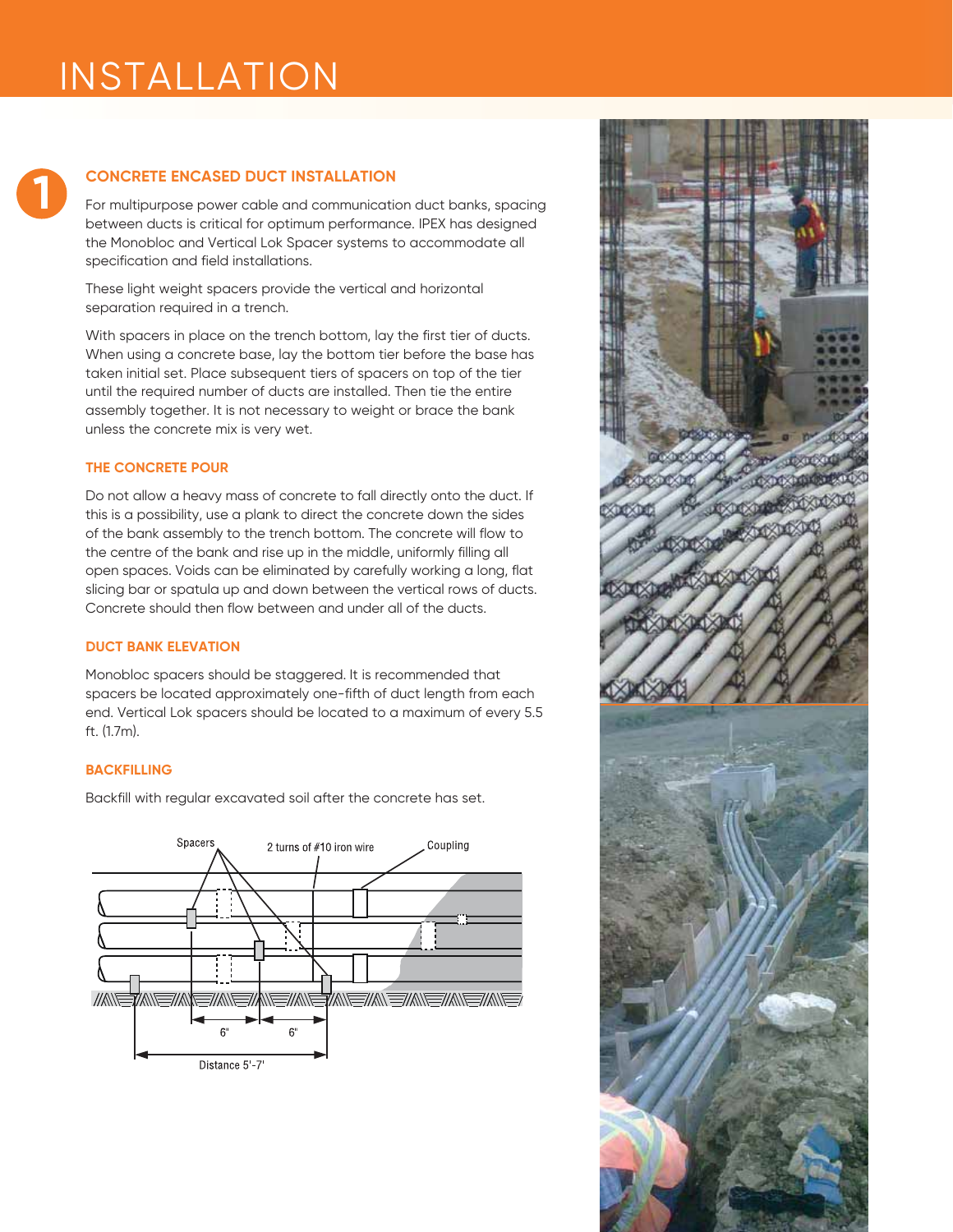

#### **CONCRETE ENCASED TIER-BY-TIER INSTALLATION**

The advantage of this method is the production of a solid, void-free concrete envelope. Simply pour each tier independently.

#### **TRENCH BOTTOM**

After grading the trench, place a foundation of 3" of concrete on the bottom. It should be smooth and graded.

#### **BANK ASSEMBLY**

Lay the bottom tier of ducts on the concrete base. Ducts should be spaced with wooden combs (two per duct length). Concrete the first tier level to the top of the comb. Remove combs and fill the voids. Light tamping will ensure an even surface. Repeat this sequence until the bank is built up.

#### **CONCRETING**

If the concrete is allowed to set before assembling the next tier, the concrete will be stronger and more dense and the ducts will be aligned straighter. One problem with this method is that the bank will be in a series of layers and therefore more likely to heave and separate under frost conditions. If successive tiers are laid before the concrete has set, a satisfactory bond will be achieved by tamping the dry concrete.



Cross-section of tier-by-tier method.



Type of wood comb used.

#### **BACKFILLING**

Backfill with regular excavated soil when the bank is complete.



Duct is usually laid in 100' sections once the trench is excavated. Therefore, concreting can be a continuous process.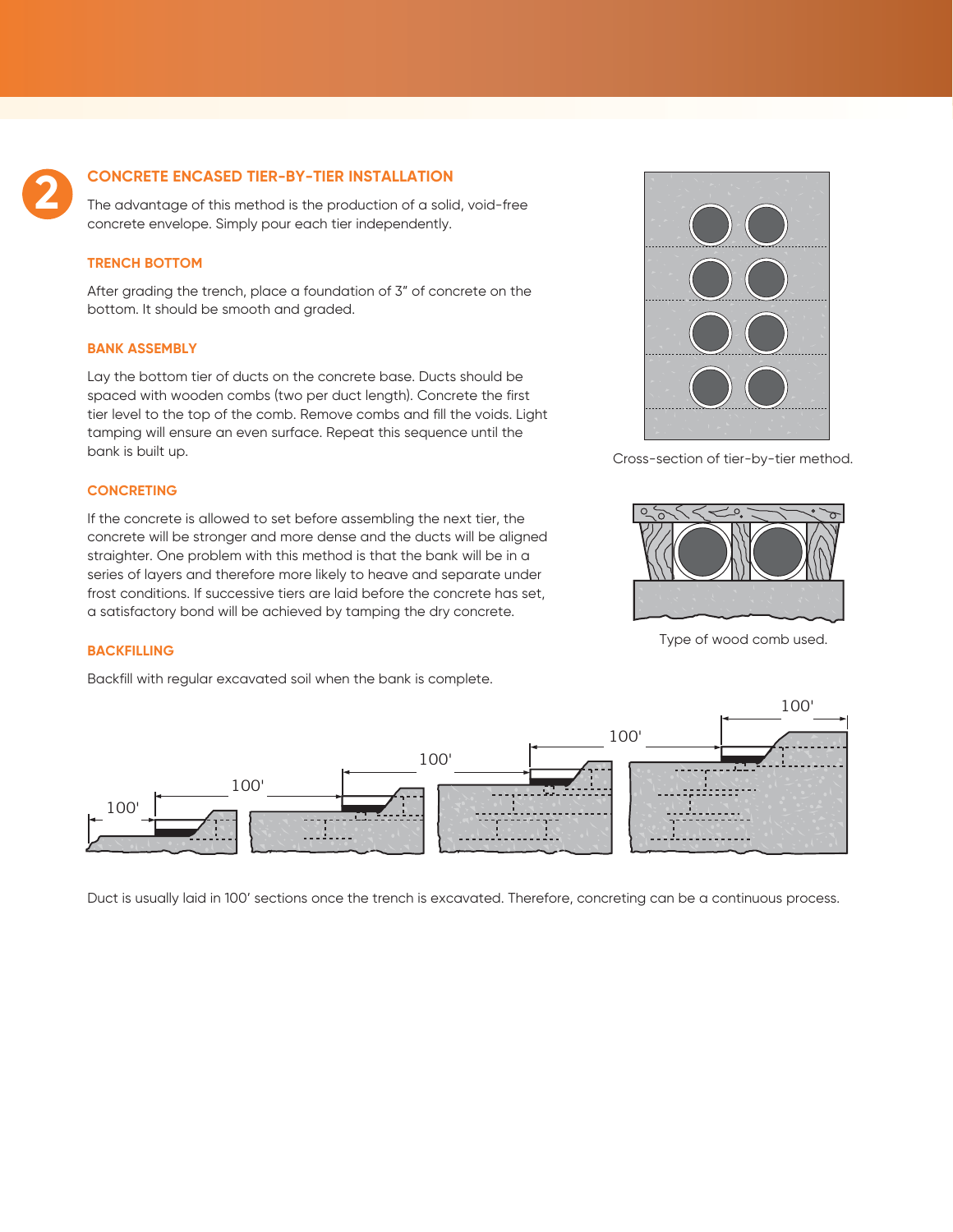# INSTALLATION

# **DIRECT BURIAL INSTALLATION**

### **TRENCH BOTTOM**

**3**

The trench bottom should provide a continuous, firm and uniform support for the duct bank construction. Care should be taken to avoid lumps, ridges, depressions and stones causing "point" contacts or uneven bearing.

#### **ROCK OR SHALE**

Excavate 3" below the desired depth and bring the trench back to grade with selected tamped soil. This will provide the duct with a uniform bedding surface.

#### **UNSTABLE SOILS**

Tests should be conducted to establish the soil strength in marshy or swampy areas. It may be necessary in these conditions to dig deeper and refill with crushed stone or gravel, or to employ mats, timbers or a concrete base.

#### **PLACEMENT OF DUCT**

After the first tier of ducts is installed, backfill and compact as outlined below. If wood combs are employed for spacing, remove them as the backfill is placed and tamped. Then begin the next tier.

#### **INITIAL BACKFILLING**

- 1. Fit side and centre to the top of the ducts. Use a hand tamper only to tamp firmly.
- 2. Backfill over the duct to the required thickness (see note) and tamp firmly, using only a hand tamper.

#### **FINAL BACKFILLING**

When the last tier is placed, hand-place the backfill to 4" over the duct with soil that does not contain stones larger than 3/8". Hand-tamping of this layer is optional, depending on the specifications.

From this point, backfill may be completed by hand or by pneumatic tamping in layers from 4" to 12" depending on the degree of compaction desired.

When placing backfill by machine, avoid the use of large rocks until a protective layer (minimum of 12") is established.

Note: In direct burial, no spacer should be used with Type 2; spacers provide "point" support instead of the continuous bed required. Backfill thickness between ducts is usually 2" to 3".

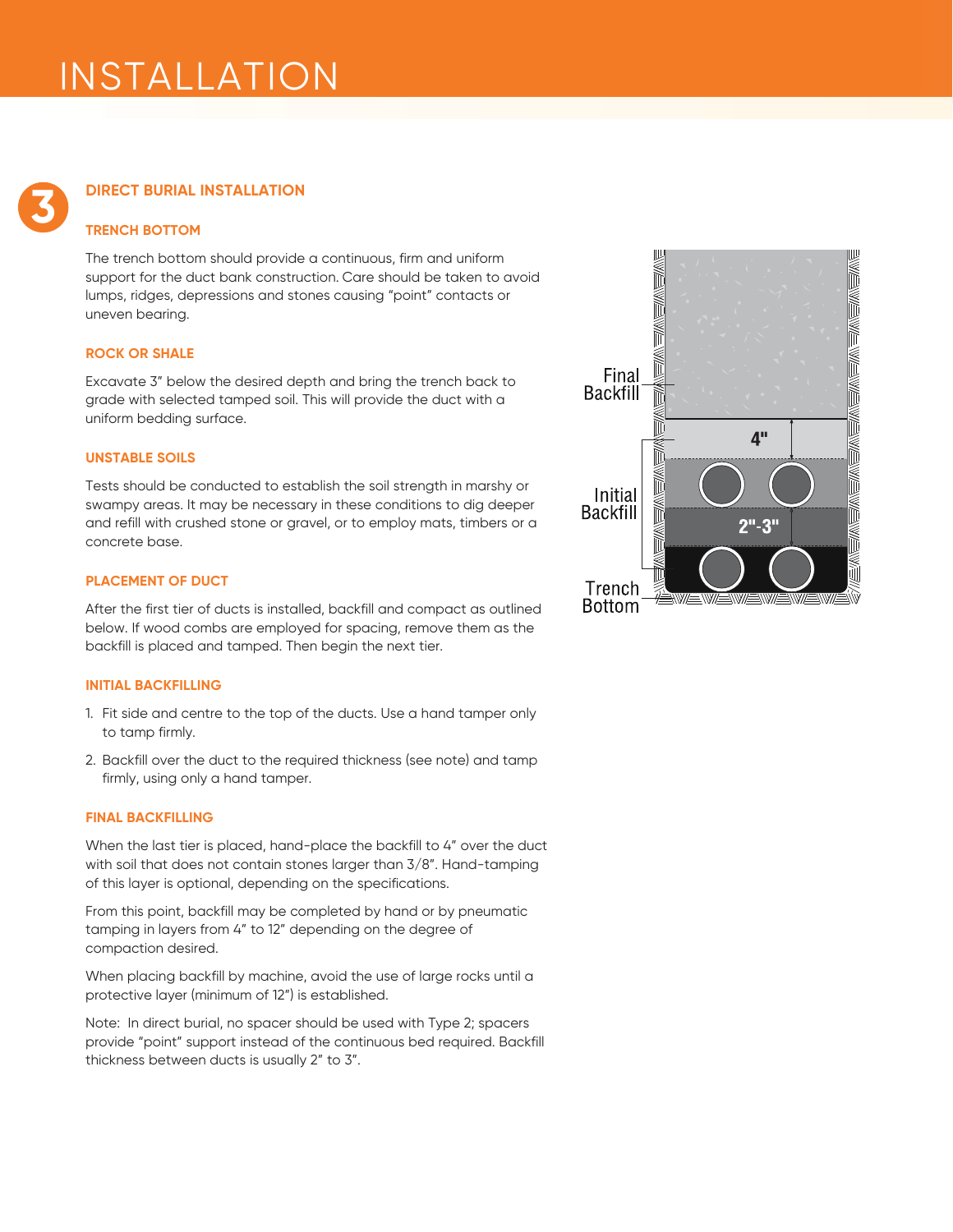### **SOLVENT CEMENTING**

After cutting IPEX Super Duct, sharp edges or burrs from inside the duct should be removed with a knife. Thoroughly clean the end of the pipe and inside the fitting with IPEX pipe cleaner. Apply a generous amount of solvent cement to both surfaces; slide together and give a quarter turn to ensure solvent is spread evenly on the material. Hold together for a few seconds until the joint is made.

| <b>Super Duct Size</b> |     | # of Joints per Litre<br>(2 gal) |
|------------------------|-----|----------------------------------|
| in                     | mm  |                                  |
| $\mathfrak{D}$         | 50  | 80                               |
| 3                      | 75  | 60                               |
| $3 - 1/2$              | 90  | 50                               |
| $\overline{4}$         | 100 | 40                               |
| 5                      | 125 | 16                               |
| 6                      | 150 | 14                               |

### **POLYETHYLENE PUSH-FIT COUPLINGS**

These couplings make it easy to rapidly assemble cut lengths of concrete-encased Super Duct. Push the spigot end of the duct into the fitting socket and hammer lightly against a piece of wood located at the end of the coupling or pipe until end of duct butts up against the inside shoulder of the fitting. Push-fit couplings are not watertight and are only recommended for use when encased in concrete.

# **SPLIT DUCT**

IPEX Split Duct is the simple solution to installing duct around existing cables, and repairing existing duct without costly cutting and re-splicing of cables.